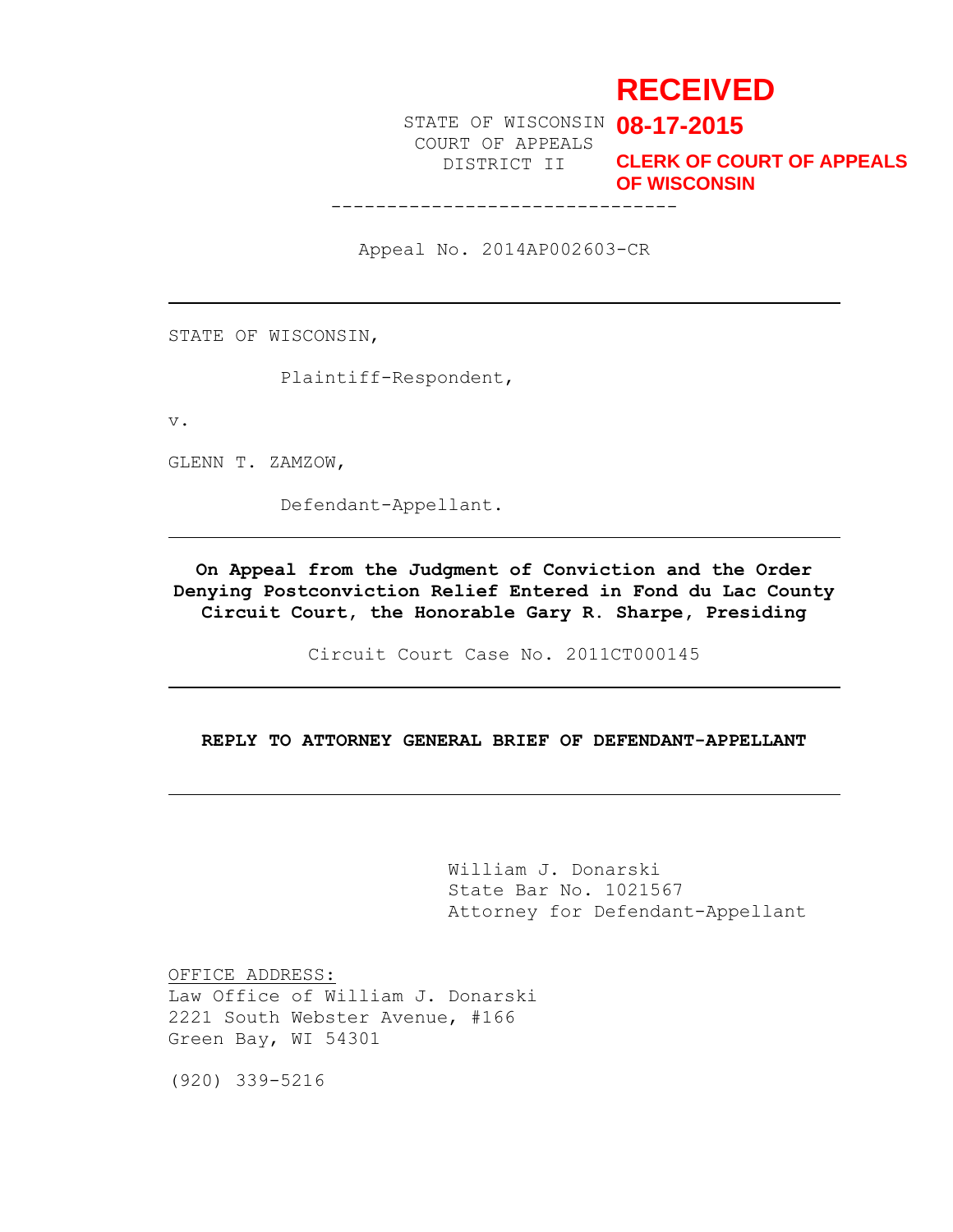# **TABLE OF CONTENT**

| Authorities Cited                                                                   | ii |
|-------------------------------------------------------------------------------------|----|
|                                                                                     |    |
| CONCLUSION $\dots\dots\dots\dots\dots\dots\dots\dots\dots\dots\dots\dots\dots\dots$ |    |
| CERTIFICATION ON FORMAT  12                                                         |    |
| CERTIFICATION OF ELECTRONIC FILING  12                                              |    |
| CERTIFICATION OF MAILING  13                                                        |    |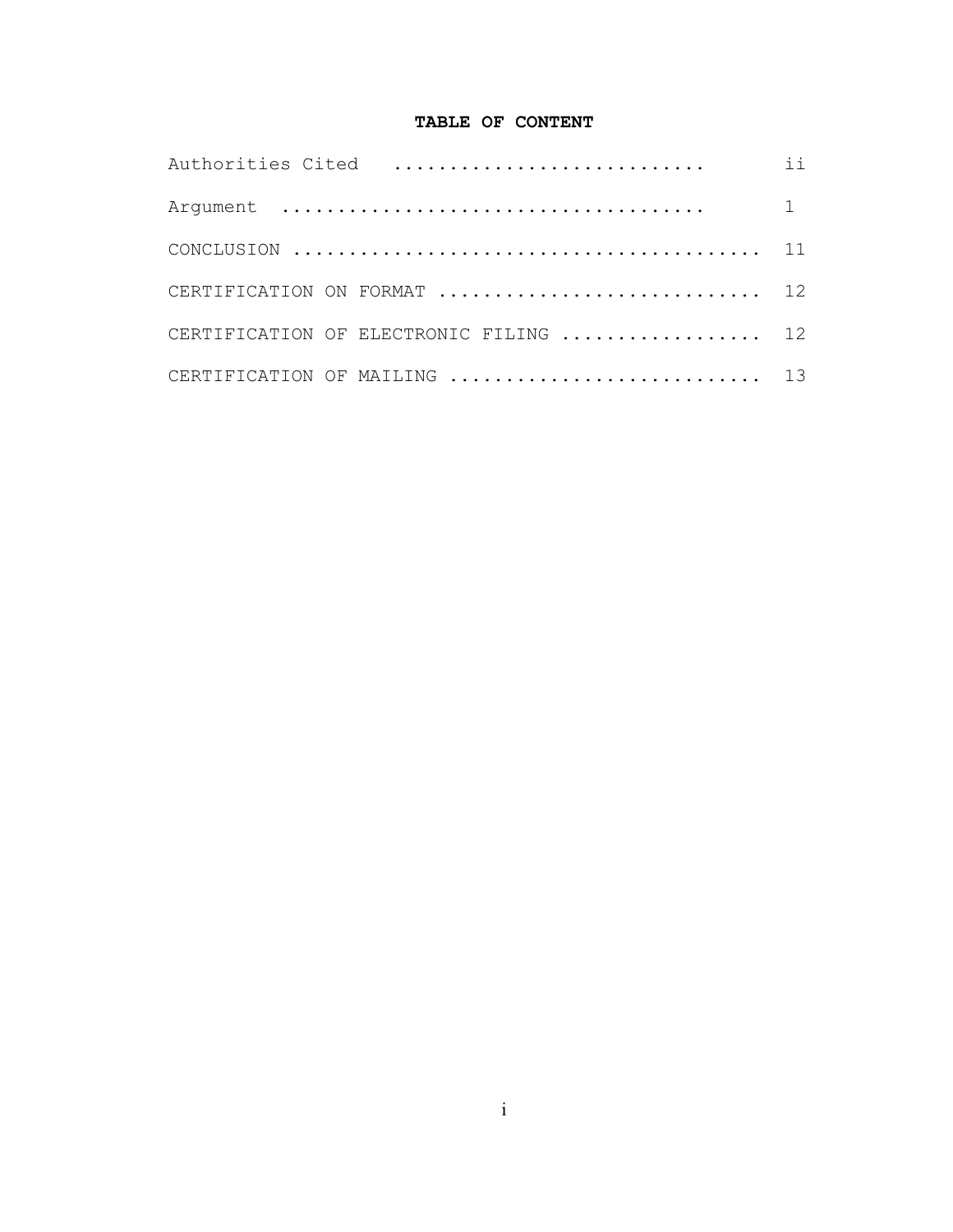# **AUTHORITIES CITES**

## **CASES CITED**

| Ohio v. Clark, 576 U.S.,<br>135 S.Ct. 2173 (2015)                           | 5,6 |
|-----------------------------------------------------------------------------|-----|
| McCray v. Illinois, 386 U.S. 300 (1967)                                     | 9   |
| Smith v. Illinois, 390 U.S. 129 (1968)                                      | 9   |
| State v. O'Brien, 2014 WI 54,<br>354 Wis.2d 753, 850 N.W.2d 8               | 7   |
| State v. Padilla, 110 Wis.2d 414,<br>329 N.W.2d 263 (Ct. App. 1982)         | 9   |
| State v. Walli, 2011 WI App 86, 117,<br>334 Wis.2d 402, 799 N.W.2d 898<br>. |     |
| United States v. Raddatz,<br>447 U.S. 667, 679 (1980)                       | 9   |

# **WISCONSIN STATUES CITED**

| \$901.04(1)             |  |
|-------------------------|--|
| $\text{\$911.04(4)(a)}$ |  |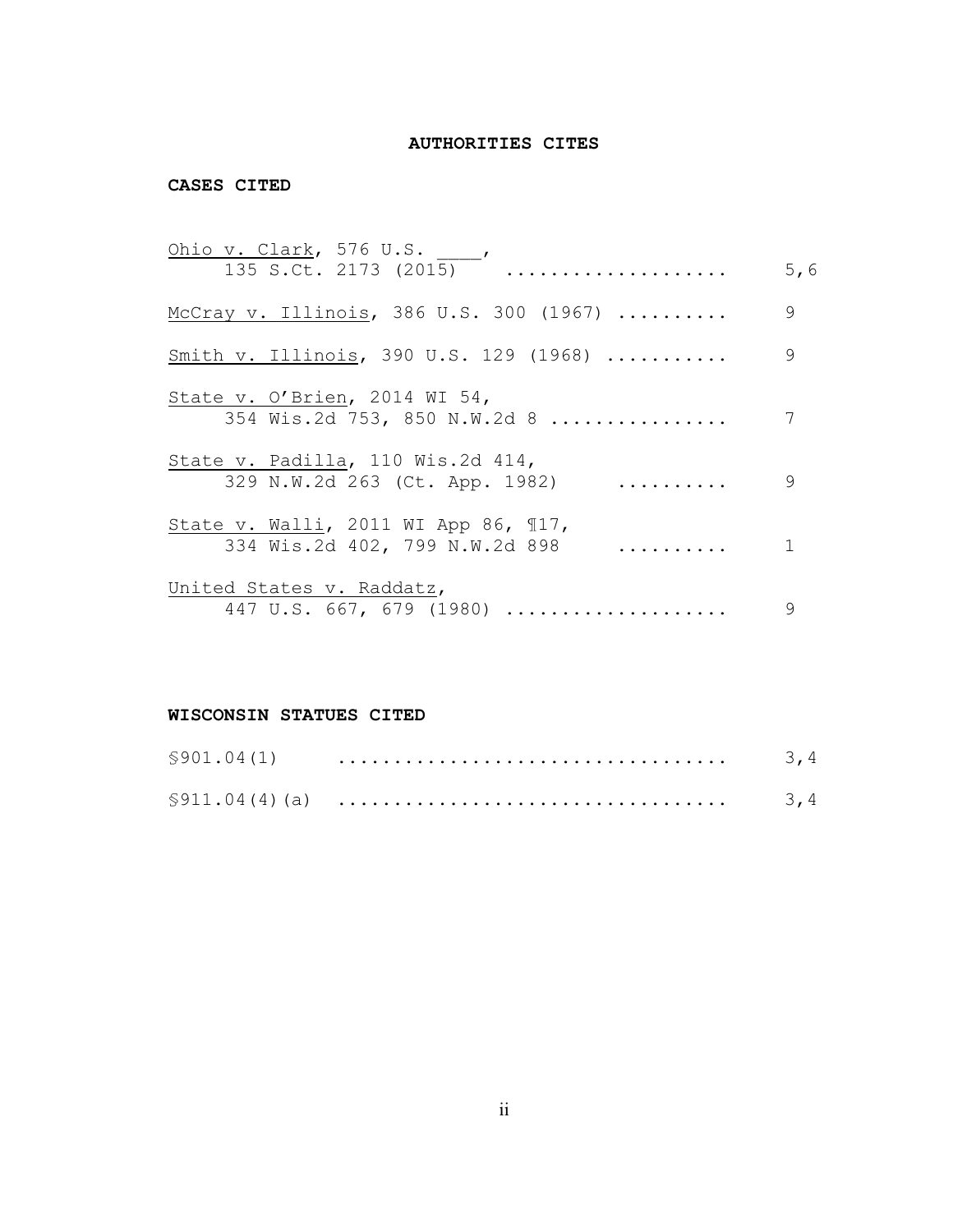#### **ARGUMENT**

The State, now through the Attorney General, contends that the statement on the squad video is sufficient as evidence to form the basis for a constitutional fact that reasonable suspicion was present to justify the stop of Zamzow's car. The Attorney General contends this, even though the video was not dispositive of the issue as to whether a traffic violation for crossing the center line had occurred. The Attorney General tries to claim that the video is "ambiguous" on whether Zamzow crossed the center line. **Brief of Attorney General, page 7.** However, the trial court was clear when it stated "But the Court could not discern to the extent that there was an actual cross of the center line..." [80:19-20; App. 112-113] This means that there was no video evidence that Zamzow crossed the center line. The only evidence of a cross of the center line was the audio portion of the recording.

The Attorney General also argues that a clearly erroneous standard of review should be used, based upon State v. Walli, 2011 WI App 86, ¶17, 334 Wis.2d 402, 799 N.W.2d 898. **Brief of Attorney General, page 6.** However, Walli deals with a situation where there was "disputed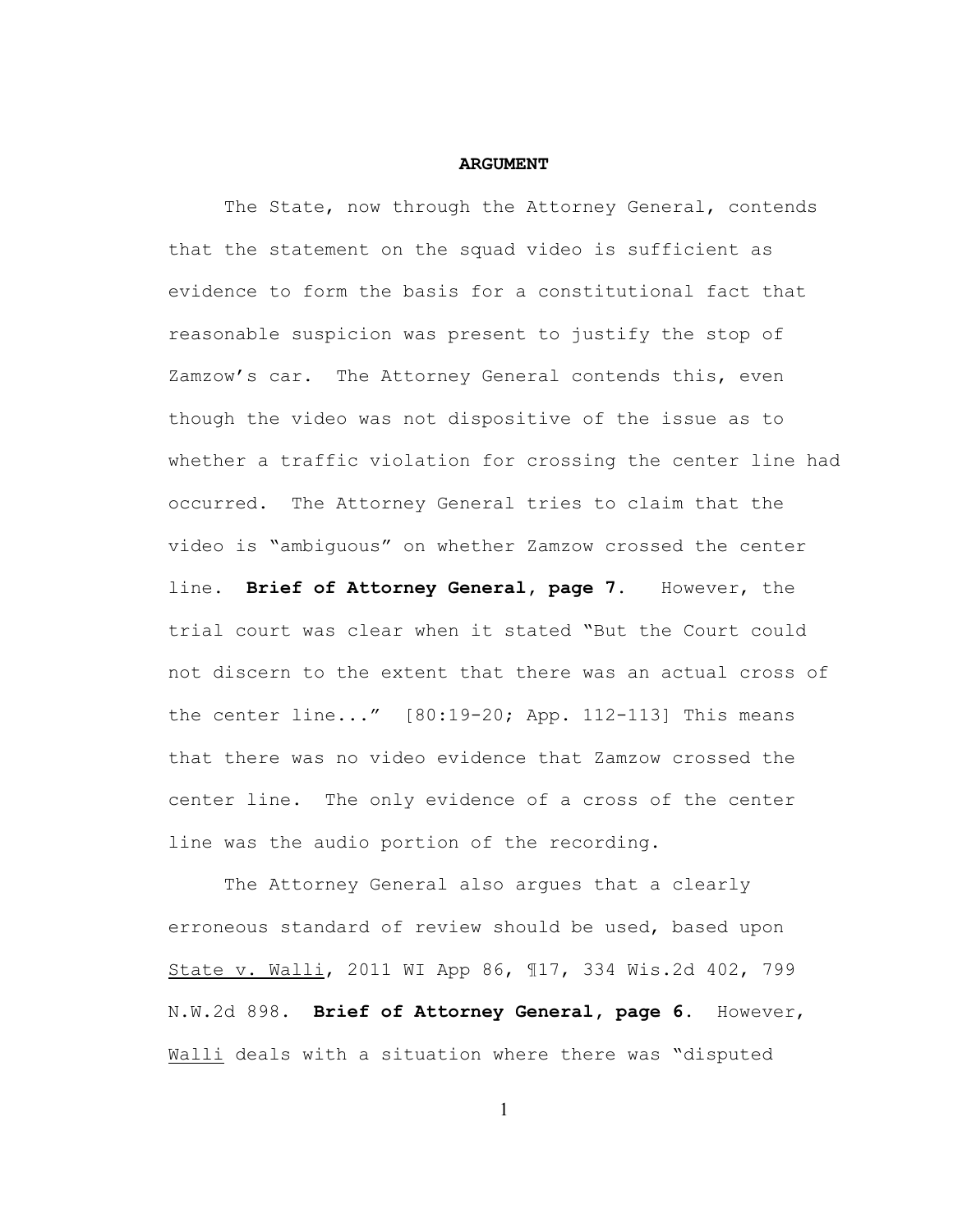testimony" **and** video evidence. In this case, there was no disputed testimony because the officer never "testified". His voice was heard on the audio recording. It may or may not be evidence, but that is not "testimony". The sole evidence to justify the stop was the audio recording, and Zamzow argues that this court should apply a *de novo* standard of review to determine if that sole piece of evidence is sufficient and reliable enough to find a constitutional fact.

The Attorney General starts their argument by slightly mis-construing the issue for this appeal. They argue that the single issue is whether the admission of the squad video violated his right to confront the witness. **Brief of Attorney General, page 7-8**. They also claim that "Zamzow's brief refers to "probable cause as the necessary requirement..." **Brief of Attorney General, page 7, n.4**. It is unclear where they find this reference.<sup>1</sup>

They might be concerned about the bigger picture, but Zamzow is solely concerned with whether the stop of his vehicle was proper. Zamzow set forth his Argument that The

A word search of Zamzow's brief finds the term "probable cause" in only two locations. Once at page 5, quoting the trial court, and a second time at page 21, discussing adversarial evidentiary hearings in general.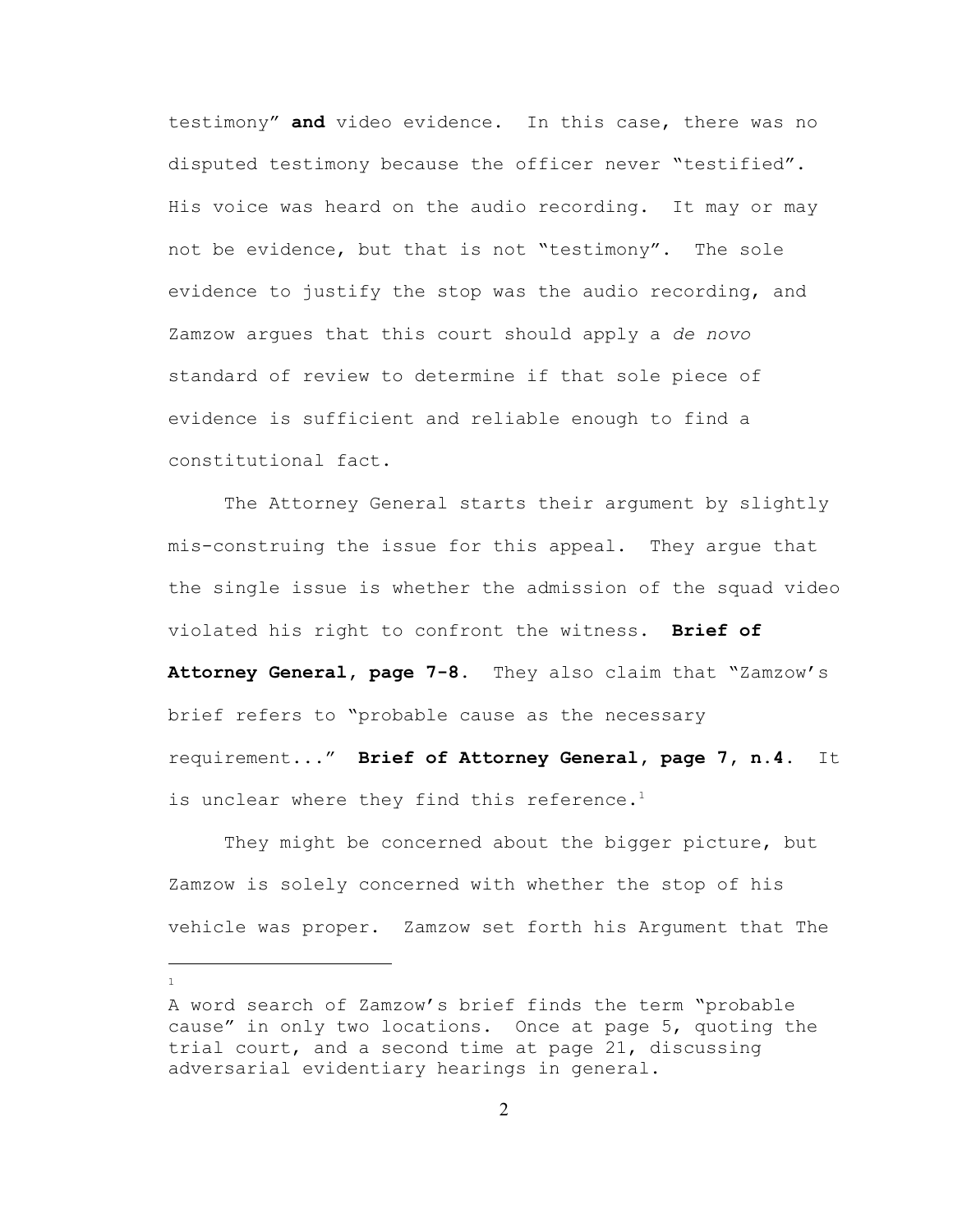Audio Recording Should Not Have Been Admitted, and in the alternative, The Audio Recording is Too Unreliable to Form the Basis for a Constitutional Fact.

The Attorney General is correct in stating that "Zamzow does not appear to dispute that under *State v. Frambs*, ... and *State v. Jiles*, ... Wisconsin permits hearsay at suppression hearings as an evidentiary matter." **Brief of Attorney General, page 8**. Zamzow also acknowledges that Wis. Stat. §901.04(1) and §911.04(4)(a), allow hearsay to be admitted at hearings before trial. Zamzow is not arguing that those statutes are unconstitutional. Rather, he is arguing that in this case, since there was no other evidence to corroborate the constitutional fact of a cross of the center line, that it was error to admit the audio portion of the squad car recording. Zamzow is not arguing that the Confrontation Clause applies to every witness and piece of evidence at a suppression hearing, but that it **should** apply before any critical piece of evidence, is admitted and relied upon by the trial court for a finding of a constitutional fact.

The Attorney General then spends ten pages argueing what is essentially not in dispute. **Brief of Attorney General, page 9-18**. Zamzow asserts that this case can be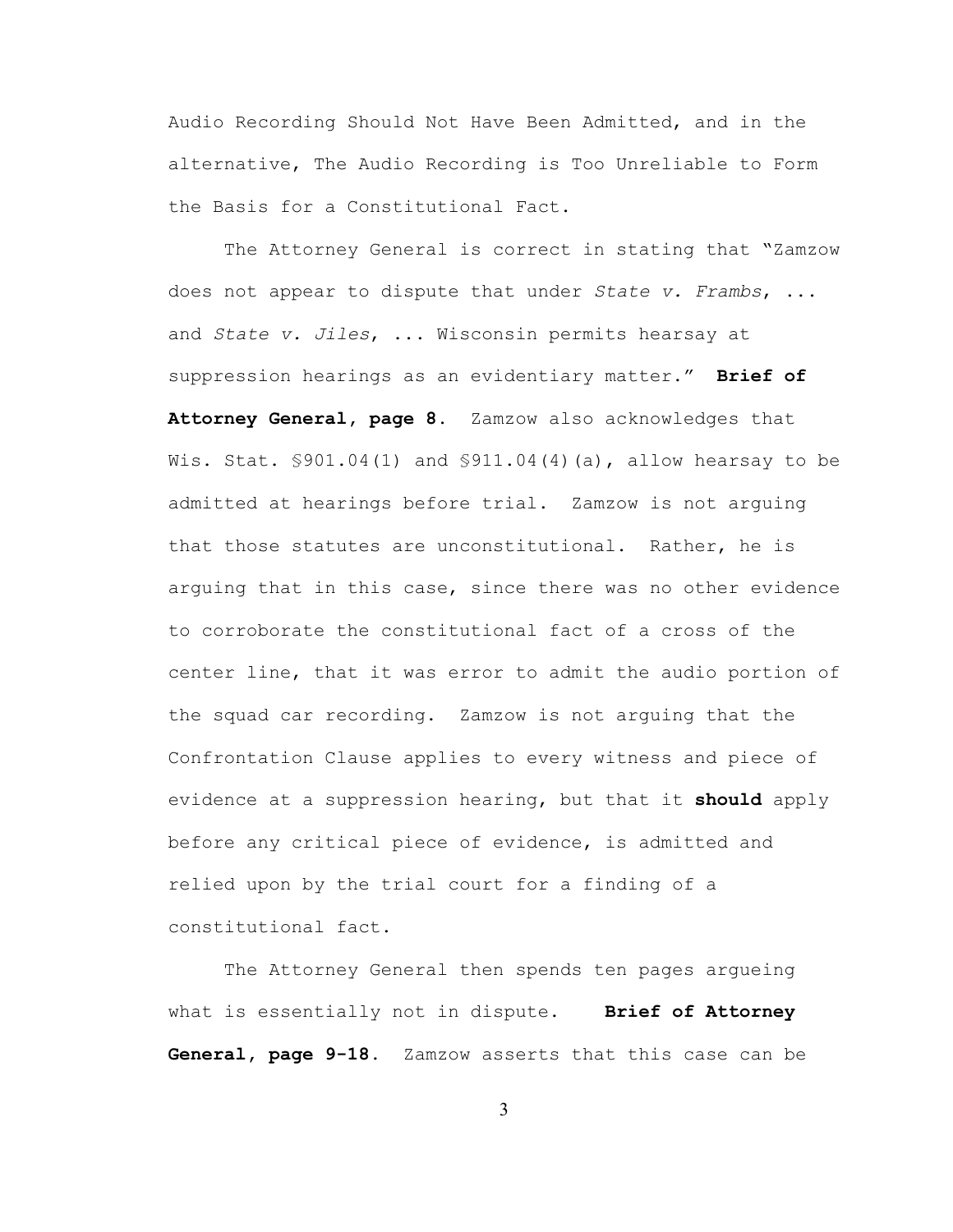decided without the need to declare that the right to confront does not apply to suppression hearings, in all cases and for all witnesses. Nor does this case need to wade into the thicket of exactly what is testimonial for the constitutional Confrontation Clause. Rather, this case is fact specific, in what is hoped for will be a very rare occurrence; i.e., where the arresting officer has passed away shortly after the arrest.

It might be better to consider the argument about the "Confrontation Clause" to be a "small 'c' right" rather than a "Capital 'C' right". The Capital C right to Confront applies to trial. There is no question about that. The Capital C right to confront does not apply to pre-trial proceedings in every situation and for every witness. Zamzow never argued that it did. If he had made that argument, he would have to have argued that Wis. Stat.  $$901.04(1)$  and  $$911.04(4)(a)$ , were unconstitutional. He did not do that.

He also would have had to argue that Frambs and Jiles should be overturned. He did not make that argument either. Rather, he argued that Frambs should be re-interpreted so "that at an adversarial evidentiary hearing, where constitutional facts need to be determined, that **some right**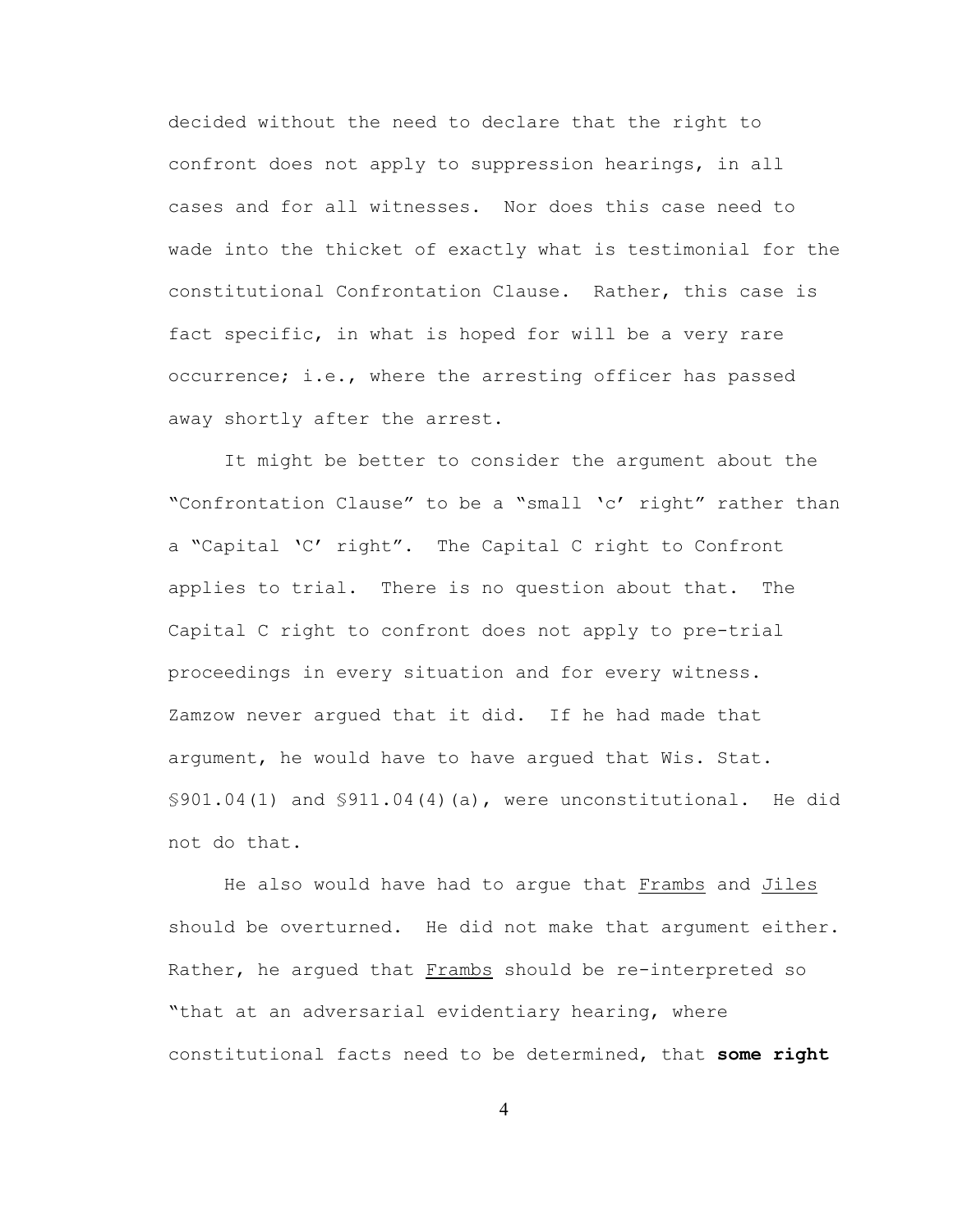**to confrontation** does apply." **Brief of Defendant-Appellant, pages 14 (emphasis added)**. Zamzow argues that the small  $\mathcal{C}'$  right to confront should apply to his specific situation.

In Zamzow's first brief, he addressed the issue of whether the audio recording was testimonial. **Brief of Defendant-Appellant, pages 11-14.** This was essentially in response to the trial court's finding that it was nontestimonial, and thus admissible. The trial court ruled on this issue, and Zamzow raises it as a grounds for relief. If there is any right to confront a witness at a suppression hearing, Zamzow argues in this instance that the audio recording was "testimonial" and should have been suppressed. If there is no right to confront any witness at a suppression hearing, Zamzow wonders how can it be called an adversarial evidentiary hearing?

Zamzow maintains his argument that it was testimonial as argued in his brief and reply brief. The Attorney General cites the recent case of Ohio v. Clark, 576 U.S. \_\_\_\_, 135 S.Ct. 2173 (2015), for the proposition that the "primary purpose test" is the standard to determine what is testimonial. **Brief of Attorney General, page 26**. The primary purpose test deals with statements to law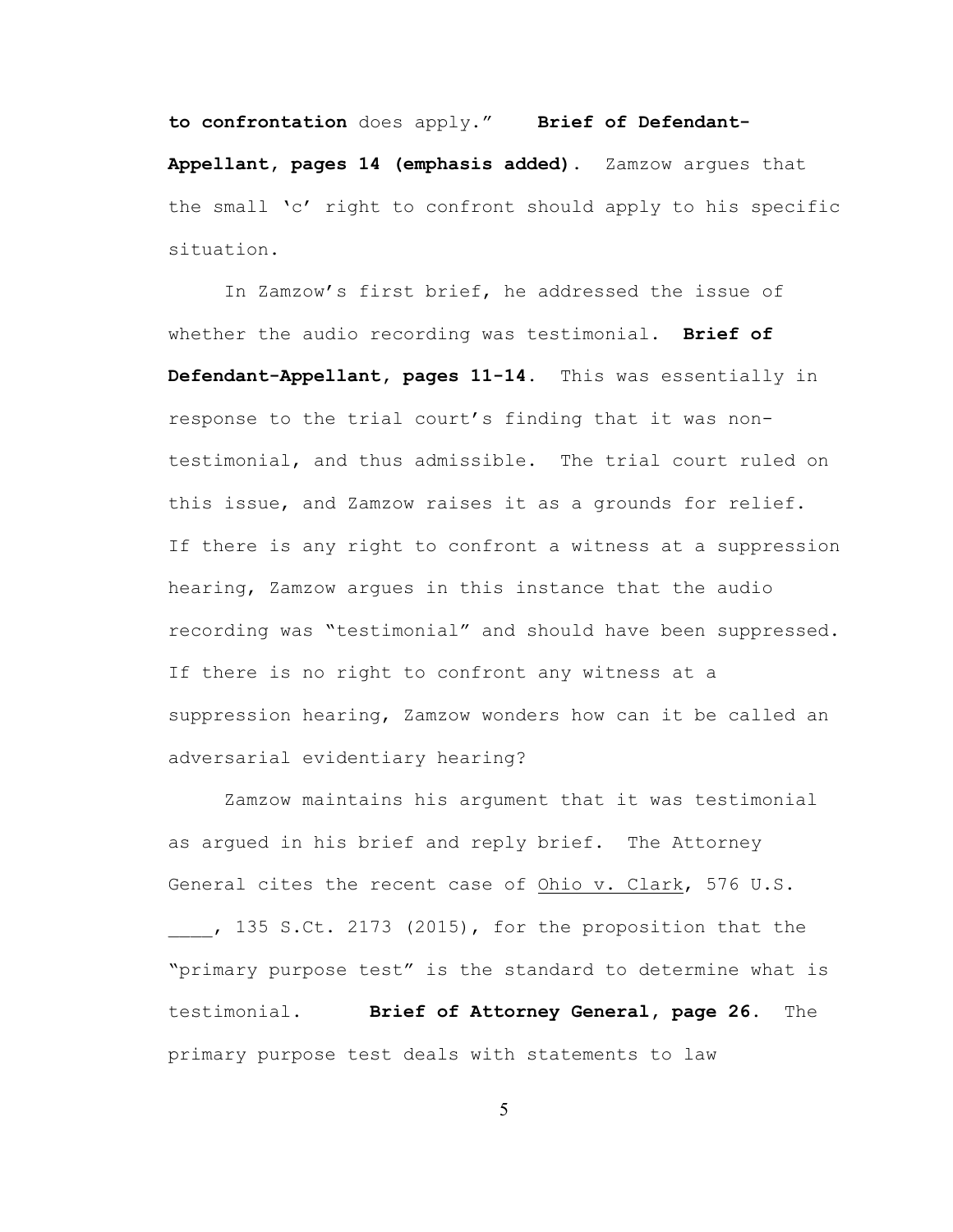enforcement officers, not from law enforcement officers. Zamzow argues that Ohio v. Clark is not relevant to decide this case. Rather, as explained in the concurrence by Justice Scalia in that case, Crawford is still the law on the Confrontation Clause.

I write separately, however, to protest the Courts shoveling of fresh dirt upon the Sixth Amendment right of confrontation so recently rescued from the grave in *Crawford v. Washington*, 541 U. S. 36 (2004). For several decades before that case, we had been allowing hearsay statements to be admitted against a criminal defendant if they bore indicia of reliability.' Ohio v. Roberts, 448 U. S. 56, 66 (1980). Prosecutors, past and present, love that flabby test. Crawford sought to bring our application of the Confrontation Clause back to its original meaning, which was to exclude unconfronted statements made by witnesses—i.e., statements that were testimonial. 541 U. S., at 51. We defined testimony as a "'solemn declaration or affirmation made for the purpose of establishing or proving some fact,' ibid.—in the context of the Confrontation Clause, a fact "potentially relevant to later criminal prosecution," Davis v. Washington, 547 U. S. 813, 822 (2006). *Crawford* remains the law.

Ohio v. Clark, 576 U.S. , 135 S.Ct. 2173 (2015) (Scalia, J., concurring). Zamzow argues that since this was not a statement to a police officer, that the primary purpose test does not apply. Rather, the standard announced in Crawford, still applies. A testimonial fact is a solemn declaration that is potentially relevant to a later criminal prosecution. The audio recording falls into that category.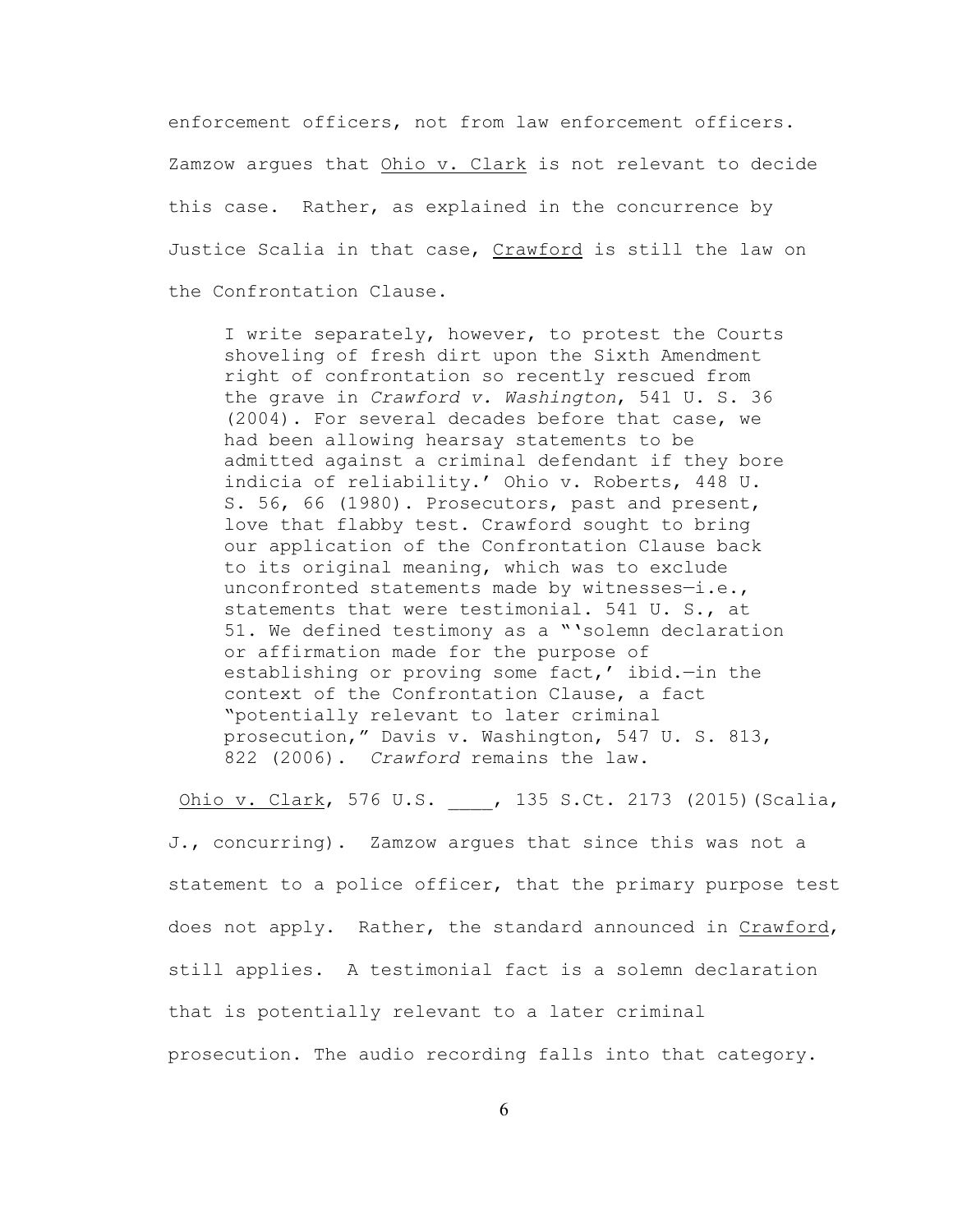The vast majority of the Attorney General's brief deals with the black or white issue of whether the Confrontation Clause applies to pre-trial hearings in every situation and for every witness. Zamzow takes no position on whether the Confrontation Clause (or confrontation right) applies at any other hearing besides a suppression hearing.

However, maybe the best example of Zamzow's argument is the recent Wisconsin case that determined that hearsay is admissible at Preliminary Hearings. State v. O'Brien, 2014 WI 54, 354 Wis.2d 753, 850 N.W.2d 8. There is no dispute that hearsay is admissible at a Preliminary Hearing.<sup>2</sup> However, the O'Brien court did caution that:

§970.038 does not set forth a blanket rule that all hearsay be admitted. Circuit courts remain the evidentiary gatekeepers. They must still consider, on a case-by-case basis, the reliability of the State's hearsay evidence in determining whether it is admissible and assessing whether the State has made a plausible showing of probable cause.

State v. O'Brien, 2014 WI 54, ¶4, 354 Wis.2d 753, 850 N.W.2d 8. In the same way, Zamzow argues that the circuit erred by finding that hearsay could be admitted, and should have acted as a gatekeeper to not admit the audio recording as it

It should be noted that a Preliminary Hearing is not a Constitutional Right, *Id.*, ¶25, unlike those at a suppression hearing.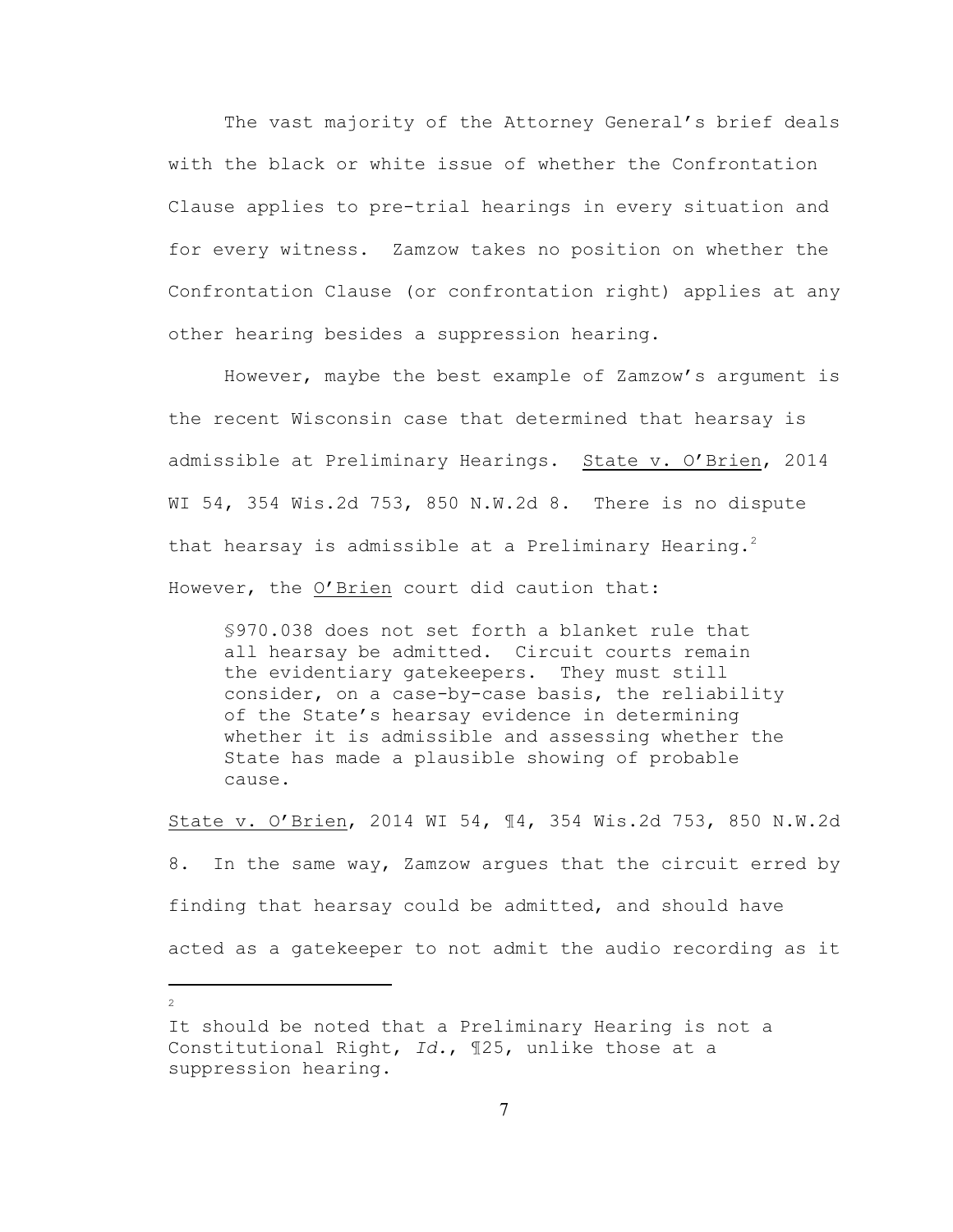was unreliable.

The Attorney General never addresses Zamzow's argument, that without some right to confront a witness at a suppression hearing, that such a hearing would merely turn into a trial by affidavit. At **Brief of Defendant-Appellant, pages 19**, Zamzow argued that:

While the full scope of the Confrontation Clause might not apply to pre-trial proceedings, Due Process should require that the defense be allowed to test the evidence against the accused in the crucible of cross-examination before the evidence can be found reliable and trustworthy enough to be a constitutional fact.

Zamzow used the example that if the words on the audio recording had merely been written in a police report, how could simply admitting the report into evidence pass a due process challenge? At **Brief of Defendant-Appellant, pages**

### **19 to 21**.

The Attorney General cited a lot of cases from other jurisdictions to reinforce the O'Brien holding, that hearsay can be admitted at a preliminary hearing, but never addressed how the circuit could needs to be the evidentiary gatekeeper. Zamzow argues that, at least in this case, the gatekeeper function should have led the trial court to not admit the audio portion of the squad car recording. Or, at least to not rely exclusively upon it to make a finding of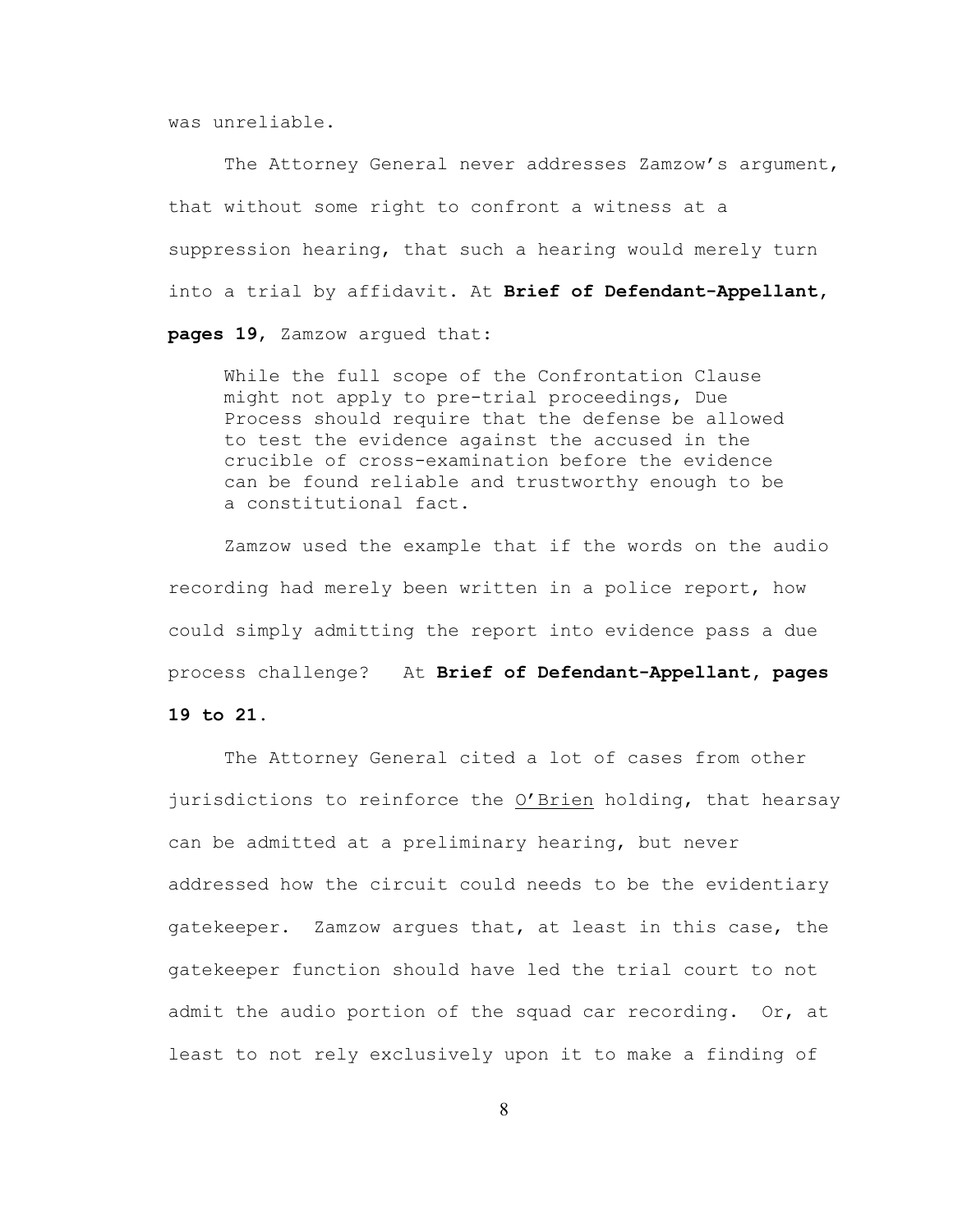constitutional fact.

The Attorney General also argues a lot of cases that do not apply to this specific situation. *Confer* United States v. Raddatz, 447 U.S. 667, 679 (1980). That case dealt with a suppression hearing with live testimony before a Magistrate, and whether the Federal District Court could approve the Magistrate's findings based upon the record, without itself having heard the live testimony. *See also*, Smith v. Illinois, 390 U.S. 129 (1968) and McCray v. Illinois, 386 U.S. 300 (1967). Both of these cases deal with confidential informants, and whether the identity should be revealed. That is irrelevant to this case. *See also*, State v. Padilla, 110 Wis.2d 414, 329 N.W.2d 263 (Ct. App. 1982). That case dealt with the testimony of a child at a Preliminary hearing. These cases are irrelevant.

In this case, where there is no dispute that the statement was made, the importance of cross-examination is to determine if there were any defects in perception. Zamzow argues that in this case the importance of the confrontation right is to make sure that a finding of constitutional fact is only made upon evidence where any defects in perception were tested by cross-examination.

In this case, the trial court made the finding of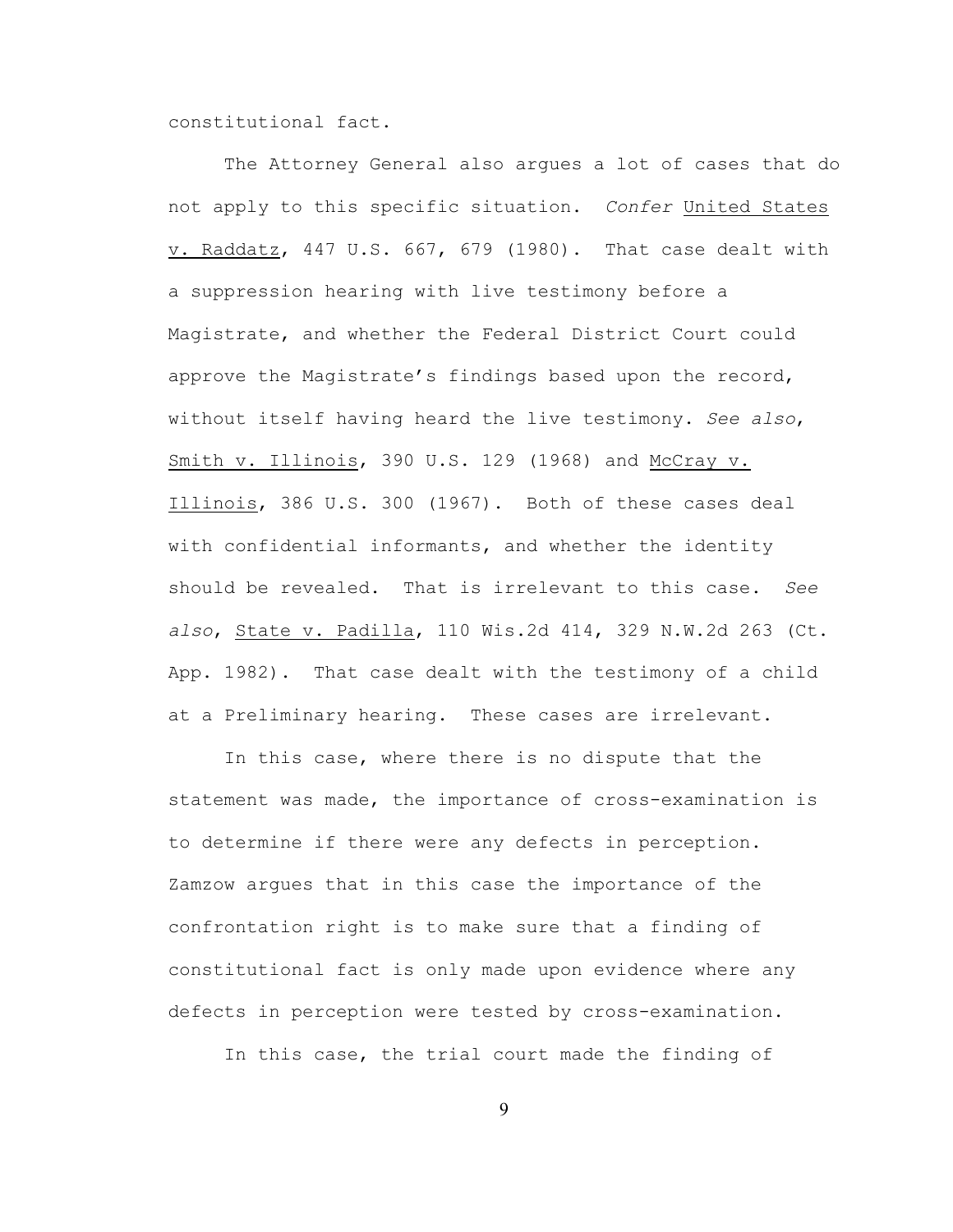historical fact that the statement was made, and from that alone, made the finding of constitutional fact that the officer had reasonable suspicion to stop the car. Zamzow argues that it is a violation of his due process rights to have a constitutional fact based solely upon hearsay, where he was unable to test thru confrontation any defects in perception embedded in the statement.

The Attorney General seems to argue that there is no due process right whatsoever to cross-examine a witness at a suppression hearing. **Brief of Attorney General, page 28-32**. If that is indeed the law, why have prosecutors ever called witnesses to these hearings. They could just submit the police report with the foundation provided by an officer who wasn't even present at the critical scene. At some point, common sense dictates that there is a limit to how far the law can be pushed.

This case is not about whether the Confrontation Clause applies to every pre-trial hearing, and to every witness. Rather, it is about where the limit is for due process in ensuring that a constitutional fact is based upon reliable evidence. Cross-examination is the means for ensuring the reliability of the evidence. If the Attorney General had any idea what other means besides cross-examination would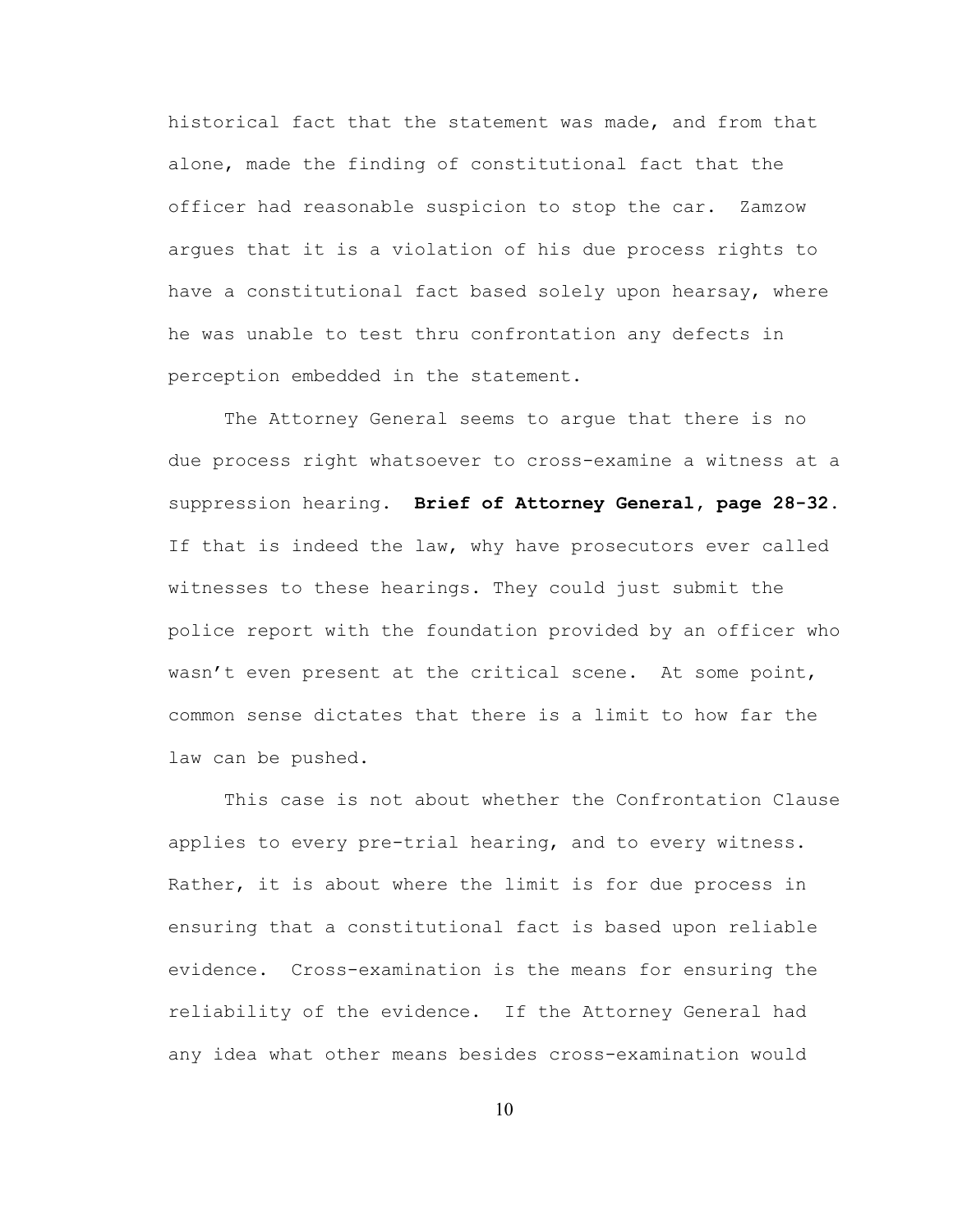ensure the evidence was reliable, they didn't mention it.

## **CONCLUSION**

For all of the reasons stated above, the defendant, Glenn T. Zamzow, hereby asserts that the trial court's finding of a constitutional fact was clearly erroneous and the trial court erred in denying the motion to suppress. Zamzow requests that this Court should vacate the Judgment of Conviction and reverse the trial court's order.

Dated this  $17<sup>th</sup>$  day of  $\frac{\text{August}}{\text{August}}$ , 2015.

 $By:$ William J. Donarski Attorney for Defendant-Appellant State Bar No. 1021567

Office Address: Law Office of William J. Donarski 2221 South Webster Avenue, #166 Green Bay, WI 54301

(920) 339-5216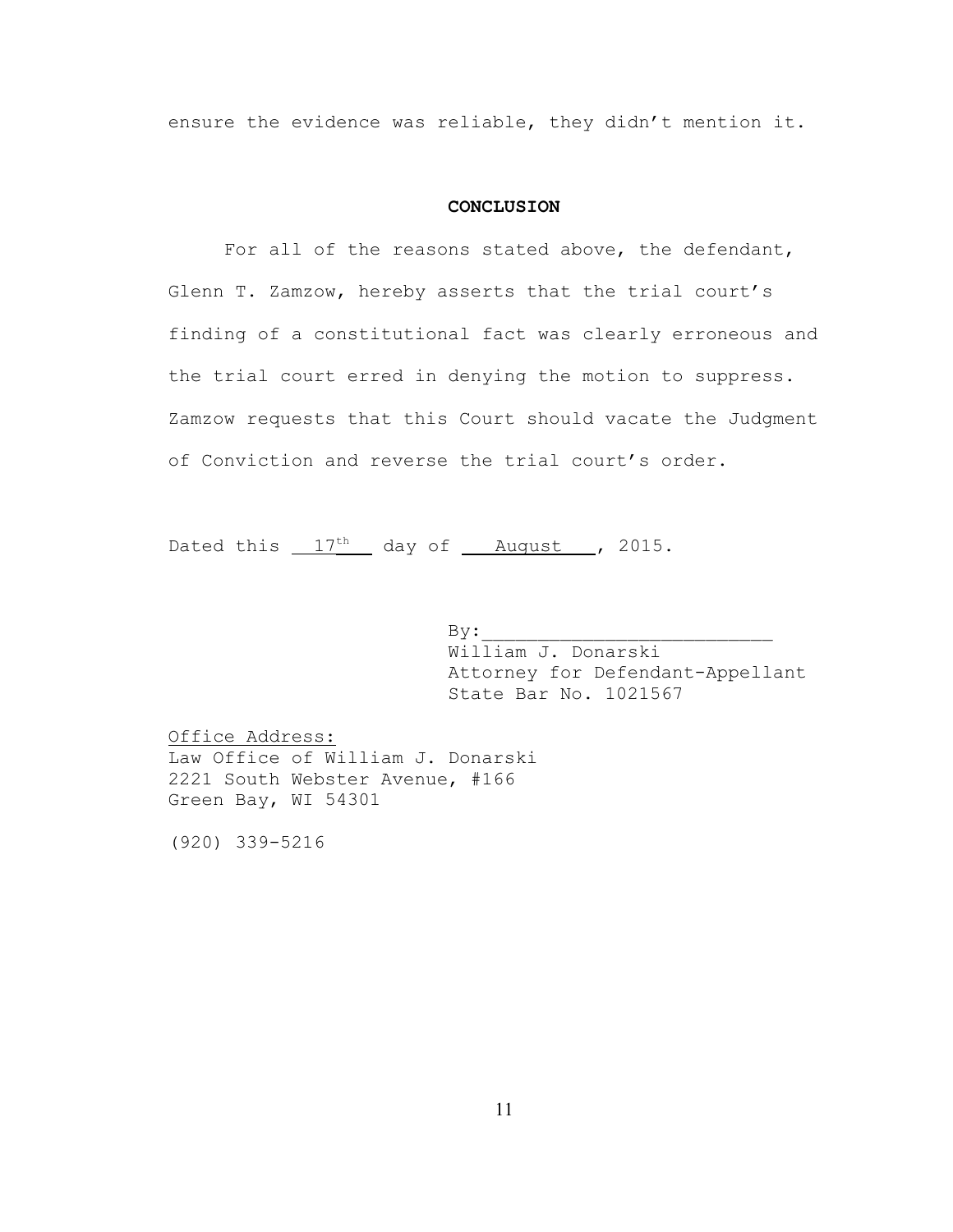#### **CERTIFICATION ON FORMAT**

I hereby that this brief conforms to the rules contained in §809.19(8)(b) and (c) for a Reply Brief produced using the following font:

Mono spaced font: **Courier New** at 12 point font, which is 10 characters per inch; double spaced; 1.5 inch margins on left side and 1.0 inch margins on other 3 sides.

The length of the brief is 11 pages.

#### **CERTIFICATION OF ELECTRONIC FILING**

I hereby certify that I have submitted an electronic copy of this REPLY TO ATTORNEY GENERAL BRIEF OF APPELLANT-DEFENDANT, excluding the appendix, if any, which complies with the requirements of \$809.19(12).

I further certify that this electronic petition is identical in content and format to the printed form of the petition for review filed on or after this date.

A copy of this certificate has been served with the paper copies of this petition filed with the court and served on all opposing parties.

Dated this  $17<sup>th</sup>$  day of  $\frac{\text{August}}{\text{August}}$ , 2015.

WILLIAM J. DONARSKI Attorney for Defendant-Appellant State Bar No. 1021567

 $\mathcal{L}_\text{max}$ 

Law Office of William J. Donarski 2221 South Webster Avenue, #166 Green Bay, WI 54301

(920) 339-5216